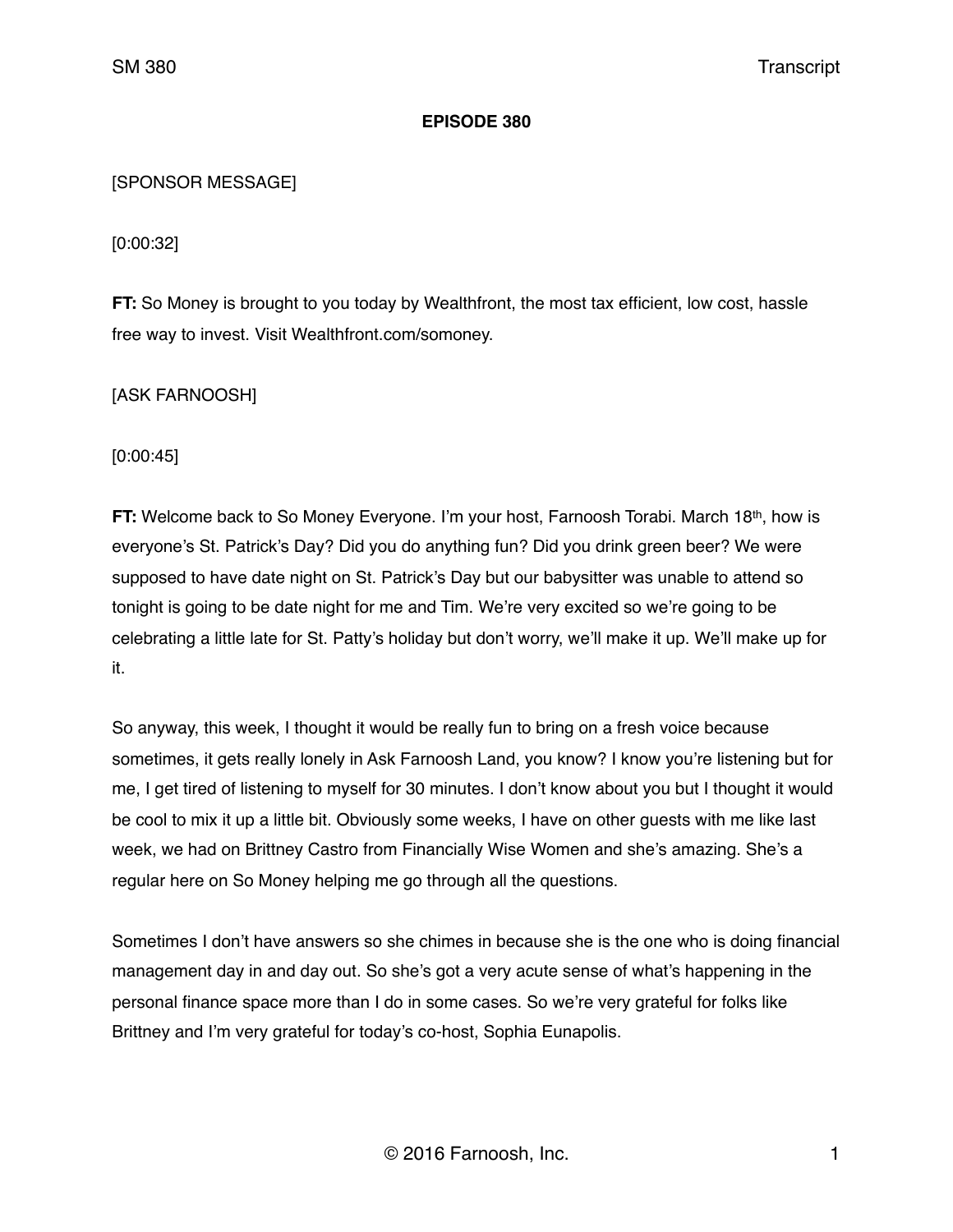She's my partner in crime. Many of you may have met Sophia or have e-mailed Sophia. She works side by side with me. We've been working together for I would say, I don't know, a little less than a year, coming on a year and I thought it would be really great to let everyone hear her voice and have her help me go through these questions. So Sophia, welcome to So Money officially.

[0:02:35]

**SE:** Thank you so much Farnoosh. I'm so excited to be joining you.

[0:02:39]

**FT:** I am too. It's going to be good. Sophia wear many hats here at Farnoosh, Inc.

[0:02:47]

**SE:** I do. I do.

[0:02:49]

**FT:** So yeah, you're basically running my schedule, you're helping me with the podcast, helping produce that, manage that and manage a lot of my client relationships and also just fun to work with. What's your favorite part of the job? If someone were to ask you like me right now, what's your favorite part of the job?

[0:03:09]

**SE:** Oh goodness, that's a hard one. Well, I really enjoy working on the podcast. I think that's really cool just because you've been having some great guests and so that's been awesome to be part of and then of course, helping you with your TV show that's now premiering on April 6th, that's so exciting and I'm really excited for this next couple of weeks leading up to it and of course, once it launches seeing what goes on from there.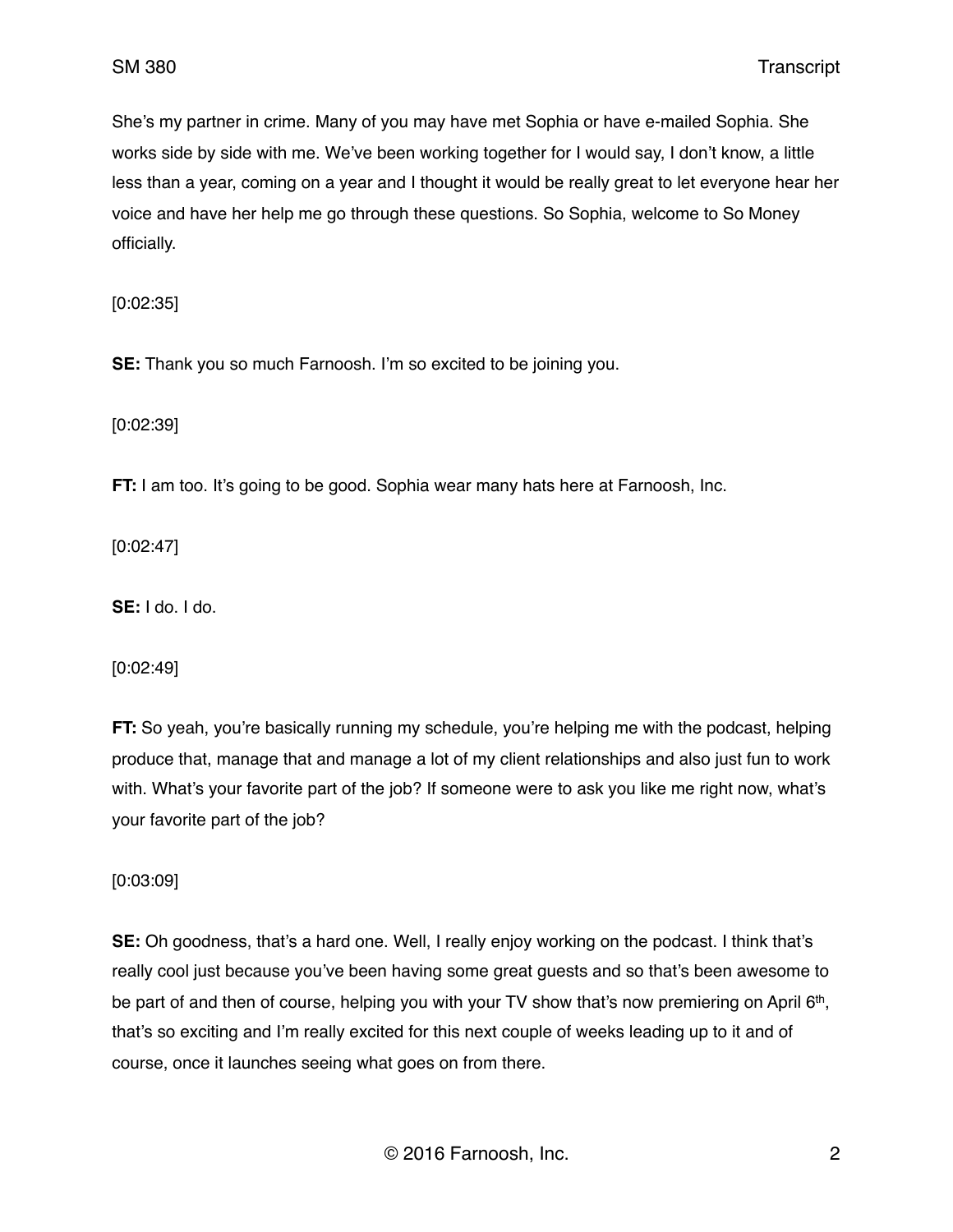[0:03:34]

**FT:** I hope people will like it.

[0:03:36]

**SE:** Oh I'm sure they will. I think they will.

[0:03:38]

**FT:** You're so smart that you just did your work for me right now because I was thinking, "Ah I need to mention the show got bumped to a new air date," but just a reminder to everybody, I don't know if you're in the loop. I've been trying to get the word out, I just personally found out, we just found out a few days ago ourselves but basically, the show is supposed to air on March 23rd, this is Follow the Leader on CNBC.

Now, it's going to be April 6<sup>th</sup>, they wanted to do some additional final touches on the show which I'm happy that they are taking the time to do that but they also wanted it to air after March Madness because let's be honest, nobody watches anything else but Basketball during March Madness.

[0:04:16]

**SE:** No, everyone is focusing on their brackets right now.

[0:04:19]

**FT:** Yeah, we don't have a bracket at our office but go figure, right?

[0:04:25]

**SE:** We'll leave it to the professionals.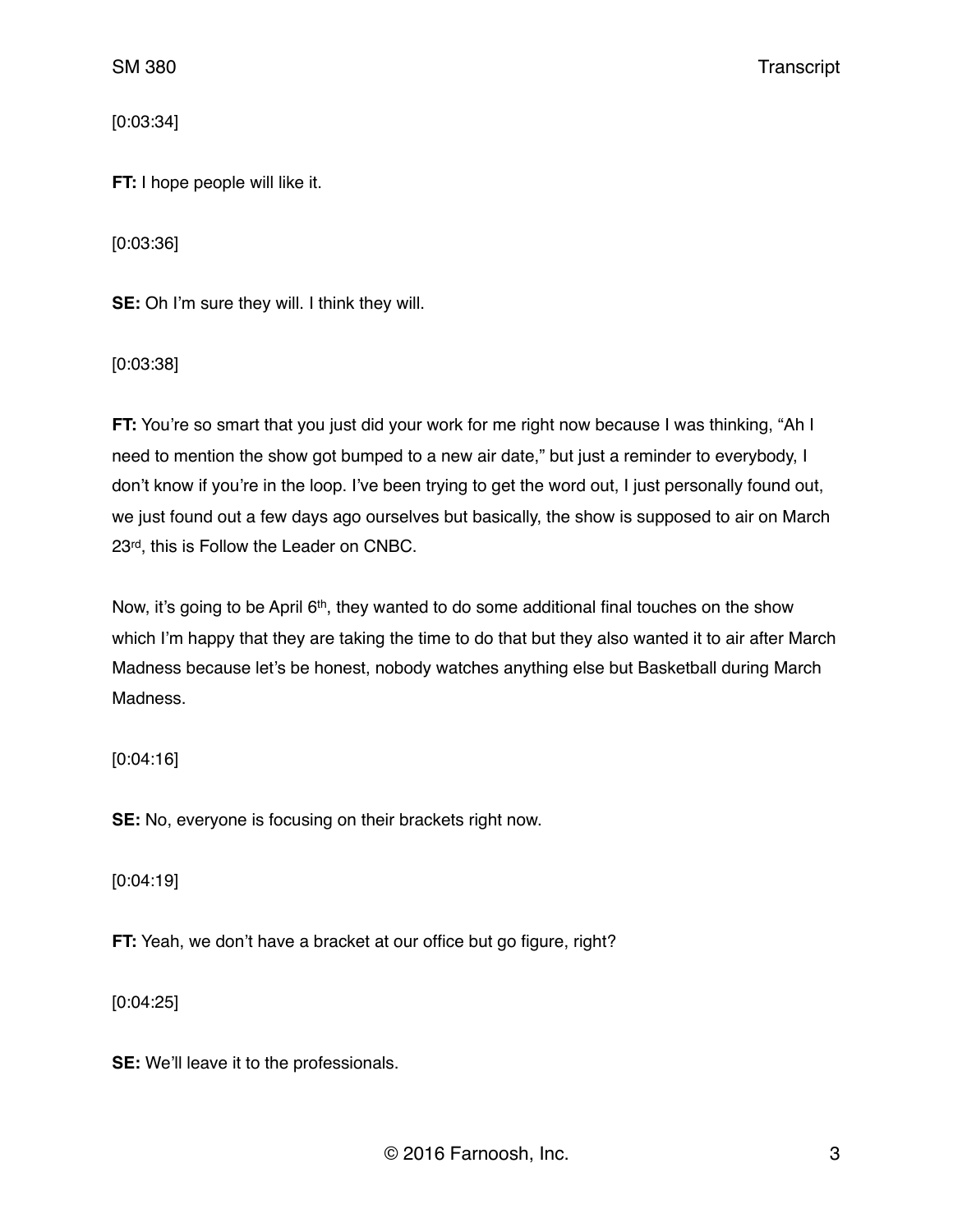[0:04:26]

**FT:** Yeah, although I hear it's a total crap shoot. I have friends who know nothing about basketball who've participated in brackets and they put their colleagues to shame.

[0:04:37]

**SE:** Oh I know.

[0:04:38]

**FT:** It's for no other reason that they were good guessers.

[0:04:40]

**SE:** Oh I know.

[0:04:43]

**FT:** So any who, we have a lot of questions to answer this week as always. I'm really grateful for your e-mails. The best way to reach me is to go to Somoneypodcast.com, click on "Ask Farnoosh" and that's a way to reach us if you have a question or a comment about the show. Sophia, tell us who's on tap this Friday, who's first?

[0:05:04]

**SE:** All right, so our first question comes from Charlie. He says:

[0:05:07]

**C:** "Just a note to say thank you for answering my question about taking out money from inherited IRA's for a down payment. I'll take your advice to shore up savings and improve our likelihood of getting a mortgage. Our FICO scores are 800 plus so our varying income as

© 2016 Farnoosh, Inc. 4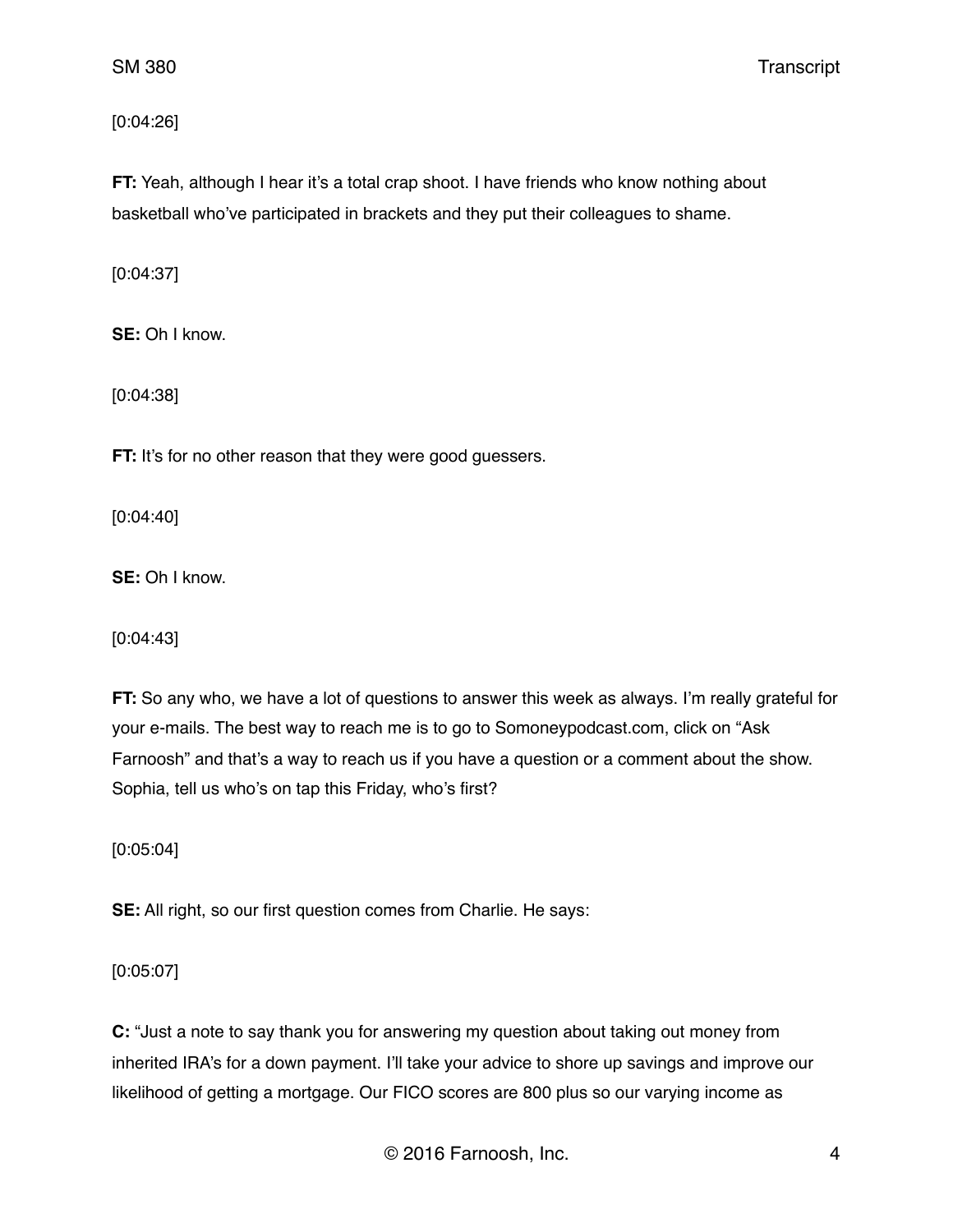consultants will be the big obstacle. My mom did work very hard for her retirement money and sadly didn't get to enjoy most of it. So I want to honor her by using it wisely. By the way, I want to open a Wealthfront account. Anything I can do to give you credit for the recommendation? You rock."

[0:05:43]

**FT:** Well you rock Charlie, how cool is that that he followed up with us? I love when listeners do that. So I'm invested in you all. When you ask questions, I want to know what happens afterwards. So Charlie thank you for sharing the follow up with us. I think your mom would be really proud of you and I really hope that that money helps you out in the long run, and that it really helps you get ahead in life.

Excited to hear that you wanted to maybe experiment with some automatic investing platforms like Wealthfront. I myself is also looking into this space and of course, Wealthfront is a sponsor of this show, full disclosure. And yeah, Charlie if you want to benefit from the freebie that you get as a listener here at So Money, basically go to Wealthfront.com/somoney and that should get me the credit. But also get you your first \$15,000 managed for free with that link so that's some nice saving there.

So go to Wealthfront.com/somoney and that should be your ticket. So let me know how that goes too, follow up again.

[0:06:51]

**SE:** Good luck Charlie.

[0:06:53]

**FT:** Yeah, good luck.

[0:06:54]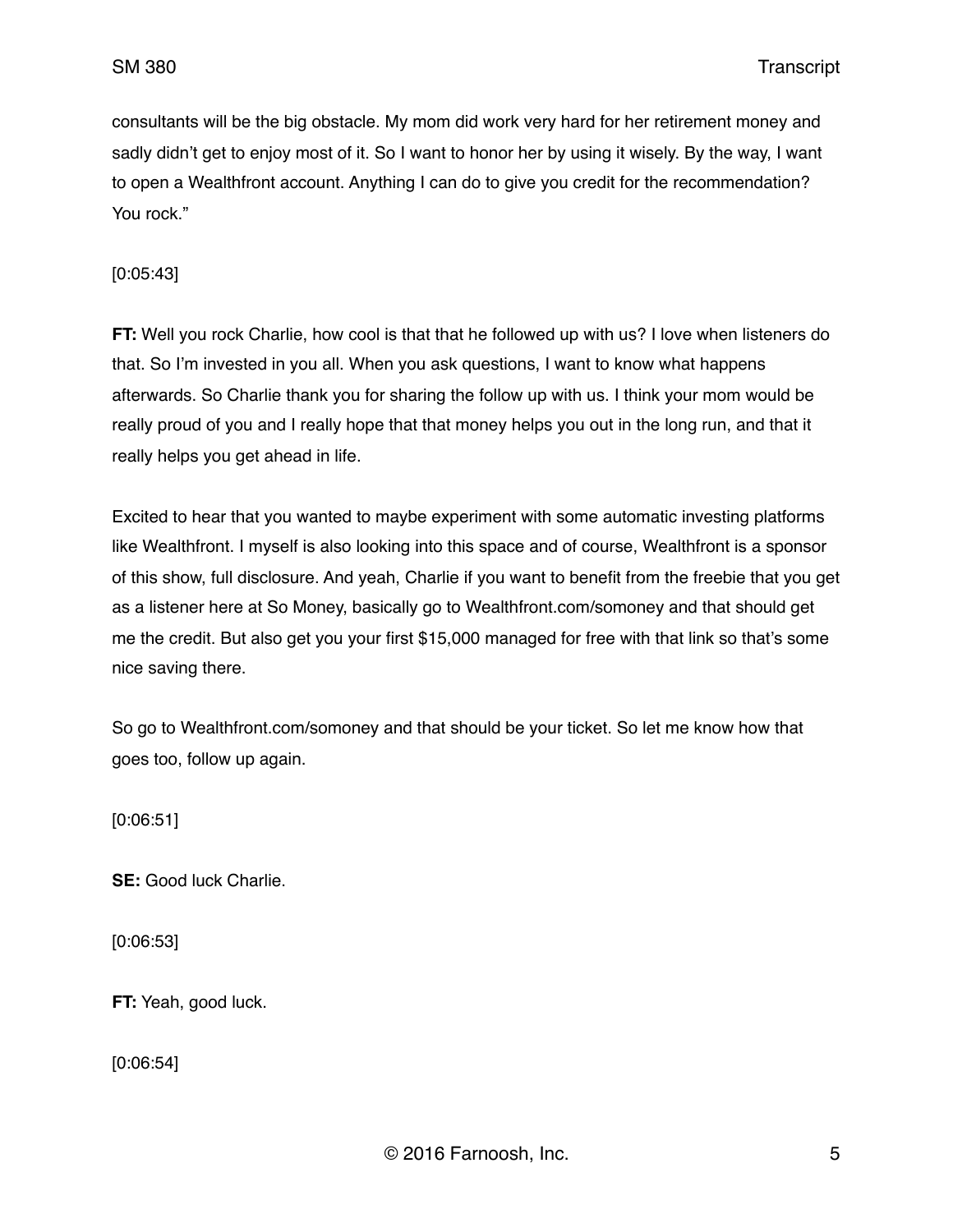**SE:** All right, the next question comes from Amber. She says:

#### [0:06:57]

**A:** "Hi Farnoosh, I wrote in a few weeks ago about transitioning from Science to finance and I was hoping to get your opinion on some upcoming conferences this year. I'm interested in attending FinCon and maybe the XY Planing Network One. My concern is that I likely won't have solidified much of the business idea or establish an Internet presence by then but should I just jump in and attend anyway?

I notice that you were a speaker there in the past so I thought you would have some good perspective. Too bad I wasn't into finance back then. I missed out, but I feel like I could really benefit from all the networking and workshops though I'm concerned my extra super beginner status might not be appropriate for the atmosphere. So Farnoosh, if you were me what would you do?"

### [0:07:41]

**FT:** I wouldn't wait to go Amber. I definitely think that you will benefit from going and Sophia, you've been to FinCon. I think that there are a wide range of levels or personal finance "experts" there. I mean there is certainly the super experts but also I met a lot of people who were just starting out and they were like, "this is my first year, I just started a blog." Or "I am thinking about starting a blog.

There are a ton of sessions that you can attend and there's enough of a description there where you can figure out like, "Is this for me, is this not for me?" But there is some really basic stuff in the past that I've noticed like how to attract an audience for your blog. How to even create your first products whether it's a blog or a course or whatever. So I think that the first thing you want to do is maybe go onto the FinCon website, sign up for their e-mail list because then you'll start getting some e-mails about who's going to be speaking, what are the panels?

And I definitely think that it's worth your time. It's a tax right off at least, your ticket will definitely be tax deductible because it's a great business expense and yeah, I would wait. The best part

© 2016 Farnoosh, Inc. 6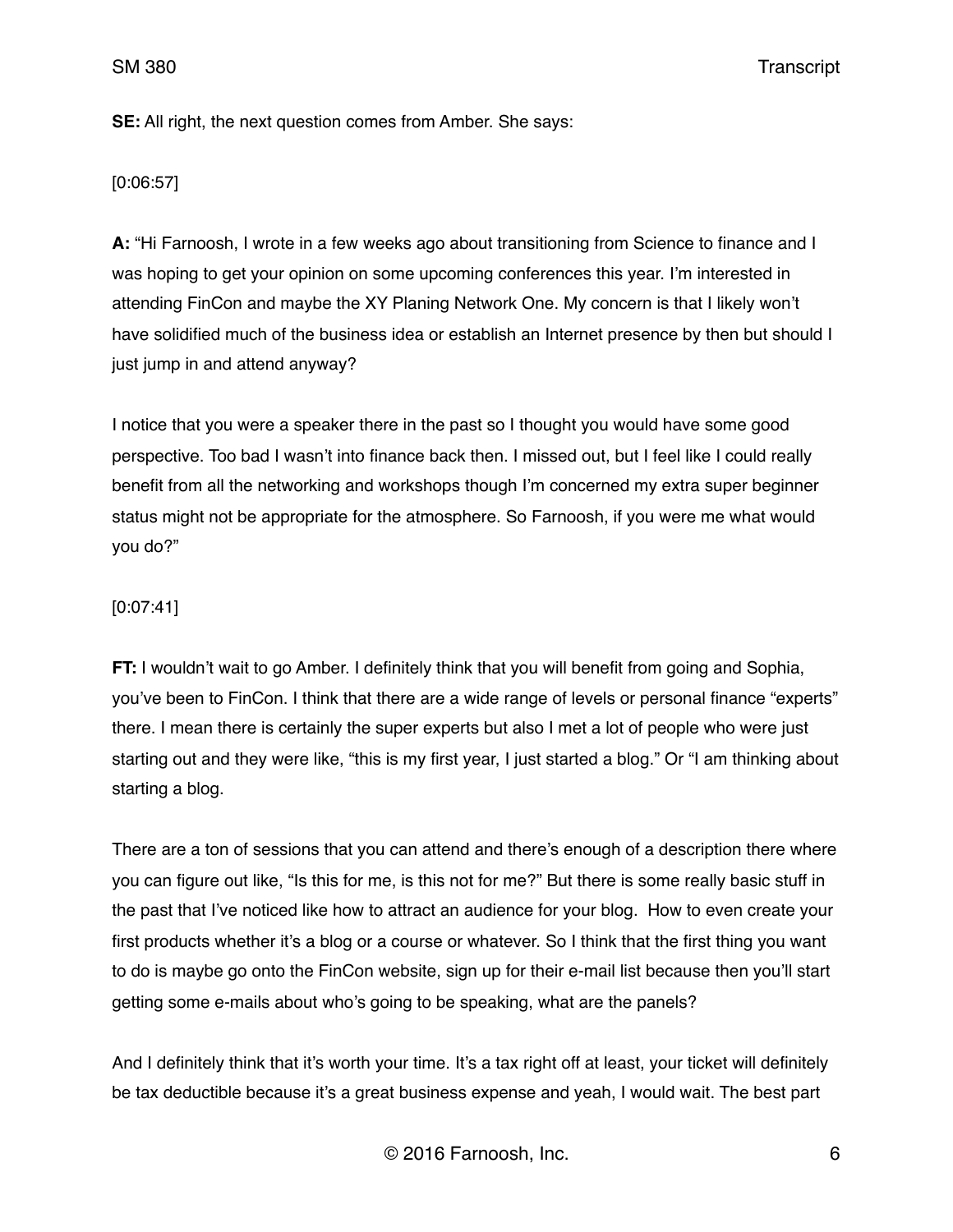too I think is the connections that you'll make. So maybe, not all of the seminars will apply to you at this stage in your career but you're going to meet some amazing people and if you're a go getter and if you like to talk and you're outgoing, you will make some lasting relationships there. That's, I think, the best part of FinCon, would you agree?

[0:09:17]

**SE:** I totally agree. It was my first time attending this past year with you and it was a great experience and so much fun to put a face to so many of the names that you've had on your podcast and, as you said, there is a range of experience there. So I think that Amber would definitely benefit.

[0:09:34]

**FT:** Yeah, remember Sophia, we were sitting on the airport restaurant on the way home from FinCon and you were like, "Farnoosh, you should do a product. You should start a course."

[0:09:46]

**SE:** I know.

[0:09:47]

**FT:** And I was like, "I should!" And we really got the ball rolling with that and hopefully that will come to fruition this year. It's one of the many things I want to accomplish but all to say that just being at an environment so many inspiring people, you can't help but be inspired yourself. So for no other reason just go for the inspiration, go for the connection and I'm sure there is going to be some workshops that will totally be up your ally.

So go for it and hopefully we'll see you. I'm hoping you'd make it this year. I believe FinCon is in San Diego this year so far away but love San Diego. I would love to go if I can so Amber if I'm going to make it there, you're going to hear about it.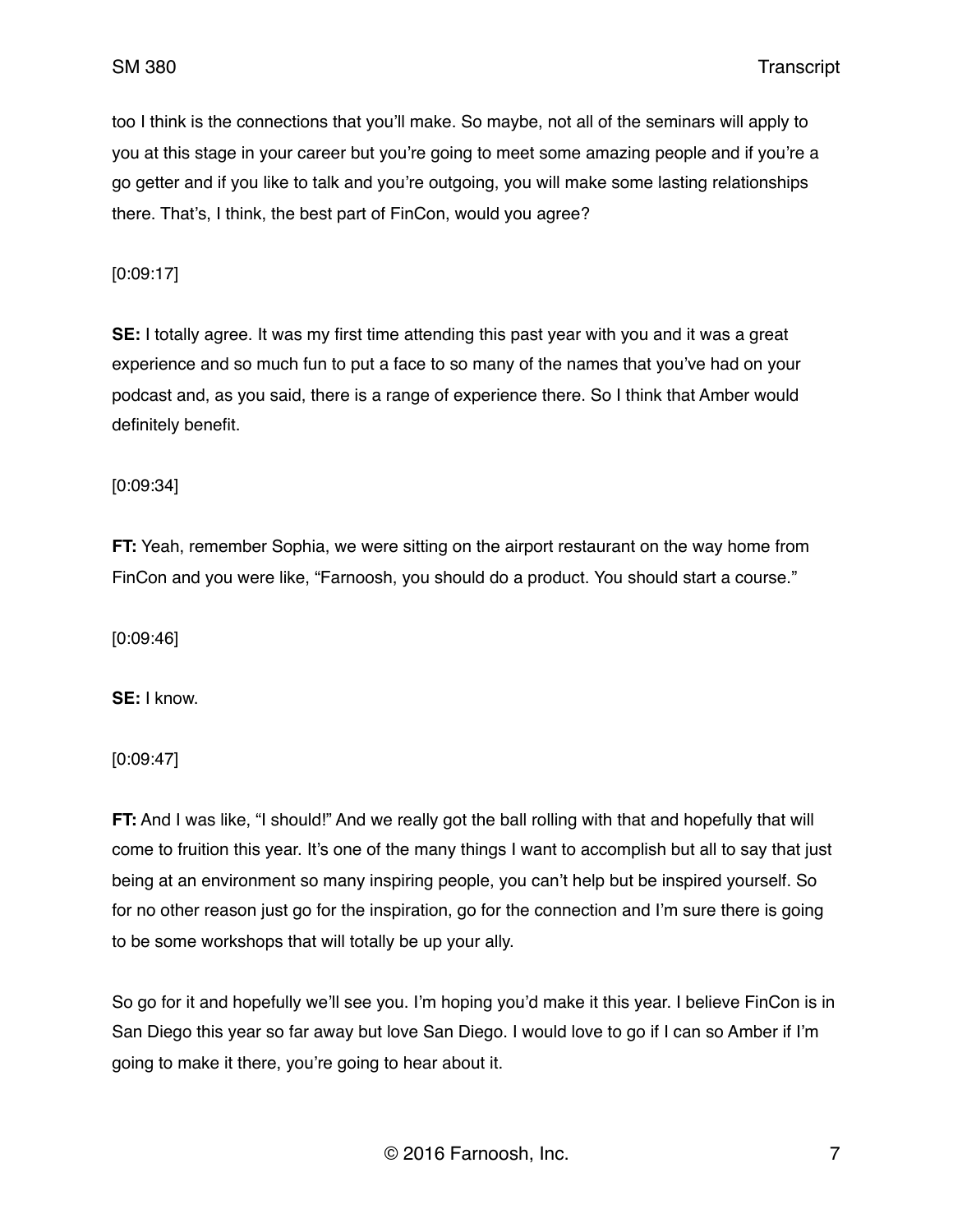[0:10:27]

**SE:** Exactly and it will definitely get the wheels turning as you said, great inspiration so I think Amber should definitely attend.

[0:10:35]

**FT:** Okay.

[SPONSOR BREAK]

[0:10:39]

**FT:** Time now to shed some light and say thank you to one of our sponsors on the show today, Wix.com. Need a website? Why not do it yourself with Wix.com? No matter what business you're in, Wix.com has something for you. Used by more than 75 million people worldwide, Wix.com makes it easy to get your website live today. You need to get the word out about your business? It all starts with a stunning website.

With hundreds of designer made customizable templates to choose from, the drag and drop editor and even video backgrounds, there's no coding needed. You don't need to be a programmer or designer to create something beautiful. You can do it yourself with Wix.com. The site empowers business owners to create their own professional websites every day.

When you're running your own business, you're bound to be busy, too busy  $-$  too busy worrying about your budget, too busy scheduling appointments, too busy to build a website for your business and because you're too busy, it has to be easy and that's where Wix.com comes in. With Wix, it's easy and free. Go to Wix.com to create your own website today.

[CONTINUED]

[0:11:43]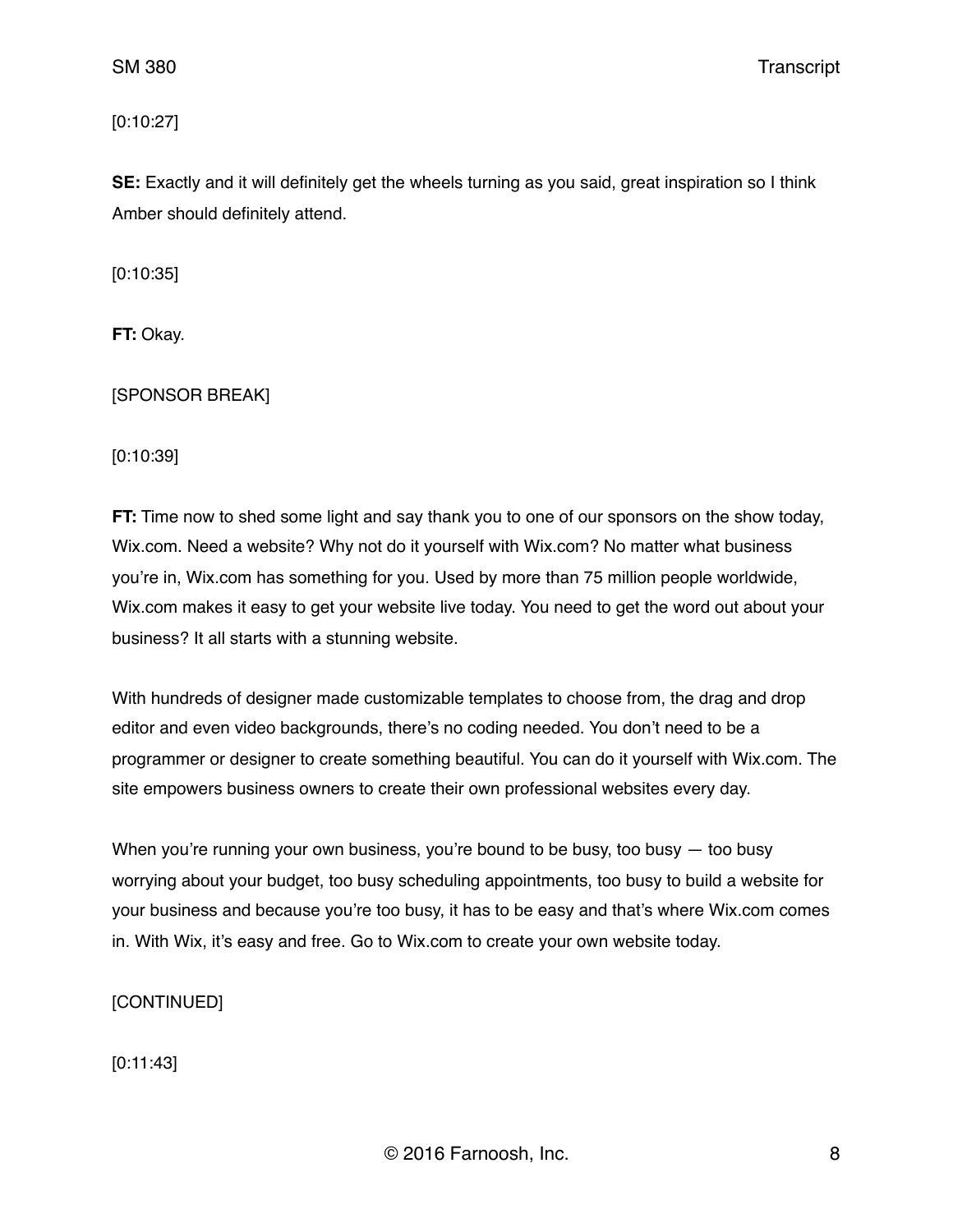**FT:** Who's up next?

[0:11:44]

**SE:** All right, next is a question from Jamie. He writes:

[0:11:48]

**J:** "Dear Farnoosh, I'm a huge fan and I never miss an episode."

[0:11:51]

**SE:** We love to hear that. He goes:

[0:11:53]

**J:** "You're the best. My husband and I are 28 years old have no debt and no kids. Thanks to your podcast, we worked really hard to stay focused on our savings goals and we even have monthly money meetings. The problem is, our financial decisions have somehow fallen on me and I only have a basic understanding of personal finance.

Can you make any recommendations for books or classes that may help me and further understanding the big decisions I'm making? Can you also give me some advice on how can I get my husband more involved and even take the lead on some of this stuff? Maybe a book that wouldn't overwhelm him. I know we have what it takes to be So Money. Thanks for all you do."

### [0:12:32]

**FT:** Wow, Jamie. I have to say I relate to your situation. At one point, I felt like I was the one in the relationship in my marriage that was somehow on the hook for all the financial decisions and not because Tim was intentionally avoiding the decisions. I know exactly why it happened because in our relationship, there is an income imbalance.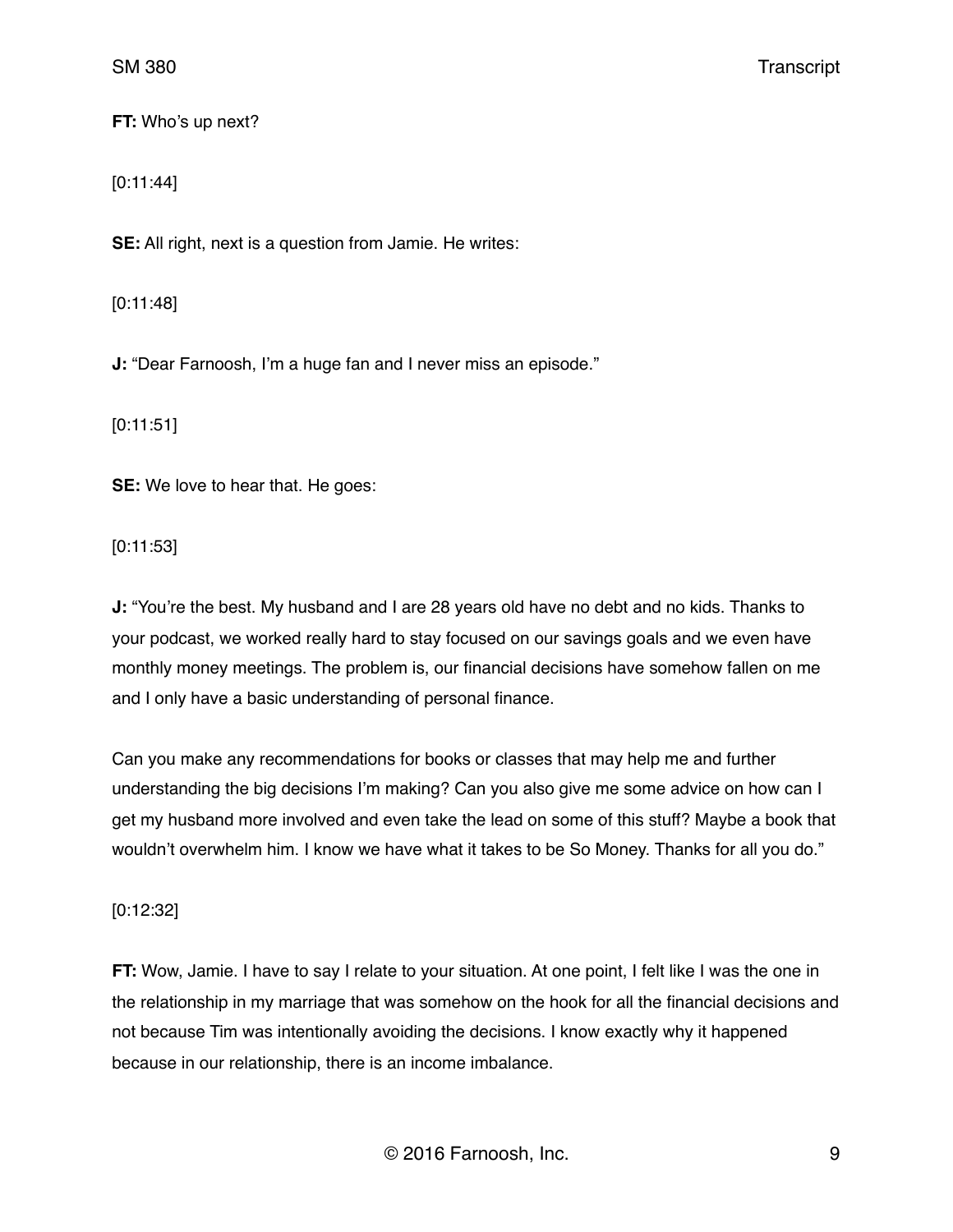So I make more than Tim as everybody knows because I have written about it, but one of the complexities that came out of that which I think is dissimilar to other people in relationships where there is a big income gap is that the person making less sometimes feels like they don't have the right to have as much as a voice in making certain financial decisions.

Like what to buy, how much to pay for something and so they may feel insecure. It's really important to be in tune to the maybe underlying emotional emotions that are going on and flat out ask. What I did with Tim was I just called him out a little bit on it. Not in a mean way but I was like, "Hey, you know I'm noticing that you're not participating as much and I want to assume that it's not because you're not lazy. It's just that maybe you feel like you're not in a position to suggest things and contribute ideas because maybe you're not making as much as I am?"

And he admitted it. He's like, "Yeah, it's part of it. I just feel like you make most of the money. So I just want to follow your lead. I trust you," so it was coming from a good place. He trusted me but for me like you're feeling now, I felt overburdened. I felt like I didn't want to be the one that was "on the hook" for all these financial decisions and frankly, while maybe it seemed obvious that I was the one that would be the de facto financial decision maker.

Because that's what I do for a living, sometimes I'm wrong or sometimes I want a second opinion. So I just basically told him how I was feeling. He understood, we made an agreement to just be more communicative. So maybe that's the first step, you just sort of have to approach your husband and say, "Hey, this is how I feel. I would love for us to be more of a team."

And as far as he's involvement, maybe it's that he can choose like, "Okay, so maybe you're not comfortable doing the taxes or doing the bill payment but what would you like to take care off?" Put the ball in his court, let him decide to steer that ship. The other thing that we did in our relationship that really helped as far as levelling the financial playing field was bringing on board a financial adviser.

This person helped really to be a nice clear objective voice who initiated meetings for us so that it took a lot of that responsibility off of our to-do list and we knew that this person would help us come together, would help us remind us of our goals, help us keep track of how our money was getting spent, were we on track to hit retirement goals?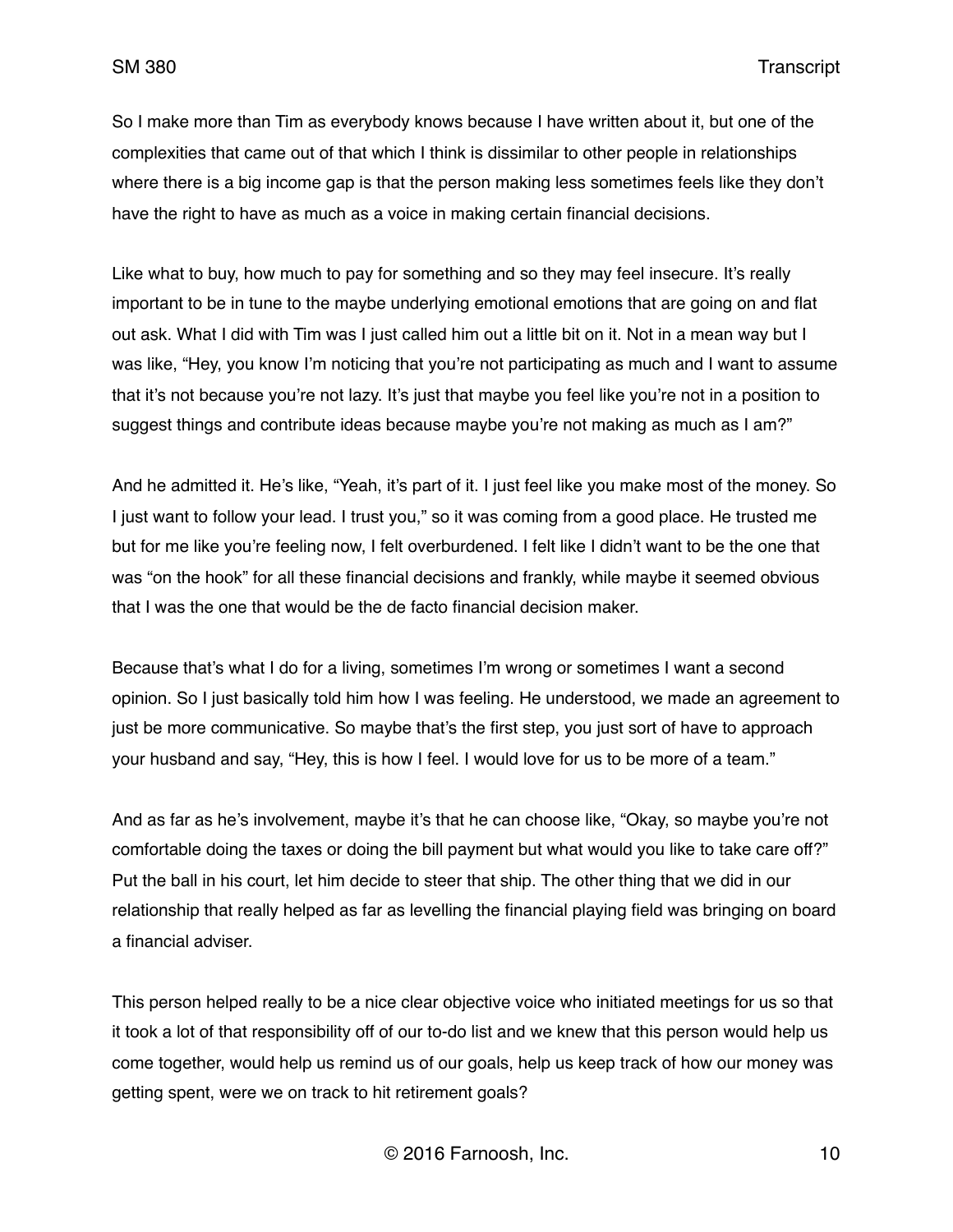We're we on track to renovate our apartment? And also someone to ask questions who could give us really specific and professional advice that again, the burden wasn't on me to go find the information or on Tim to find the information. This person really was there for as a resource to us and that also helped to keep the lines of communication open.

So I would suggest that, if this is something that is important to you, you have a lot of financial goals and again, a financial adviser is not just somebody who manages your money. In fact, a financial adviser is someone who does so many other things. They help you with goal setting, they identify holes in your financial plan.

For us, we learned that we didn't have enough insurance. We needed to go out and get some more insurance. I didn't have disability insurance which I really didn't care but then this person, my financial adviser was like, "No, you should care because if you became disabled, this is the reality," and it was pretty scary.

So I went and got a disability insurance and so I think a financial adviser could be someone that could help you and if it's someone that helps you hourly, you don't have to maybe pay a percentage of your assets under management to this person but there are a lot of advisers that work by the hour or just by a flat fee.

And then as far as books and classes, there's obviously all of my books. I would say the most relevant to you at this stage might be *Psych Yourself Rich* or if you are making more than your husband, obviously, *When She Makes More*. I also like Ramit Sethi's *I Will Teach You to be Rich* and then we have Brittney Castro who was on the show last week with me on Ask Farnoosh and she has a course online.

That's not free but if you want to get a taste of what it's like, there is a free webinar on Tuesday, April 12<sup>th</sup> and it's called How to Manage Your Money Like a Boss, it's primarily for women but I think that you can definitely take what you learn and apply back to your relationship and this webinar is really a tease for her online course which is called The Money Class.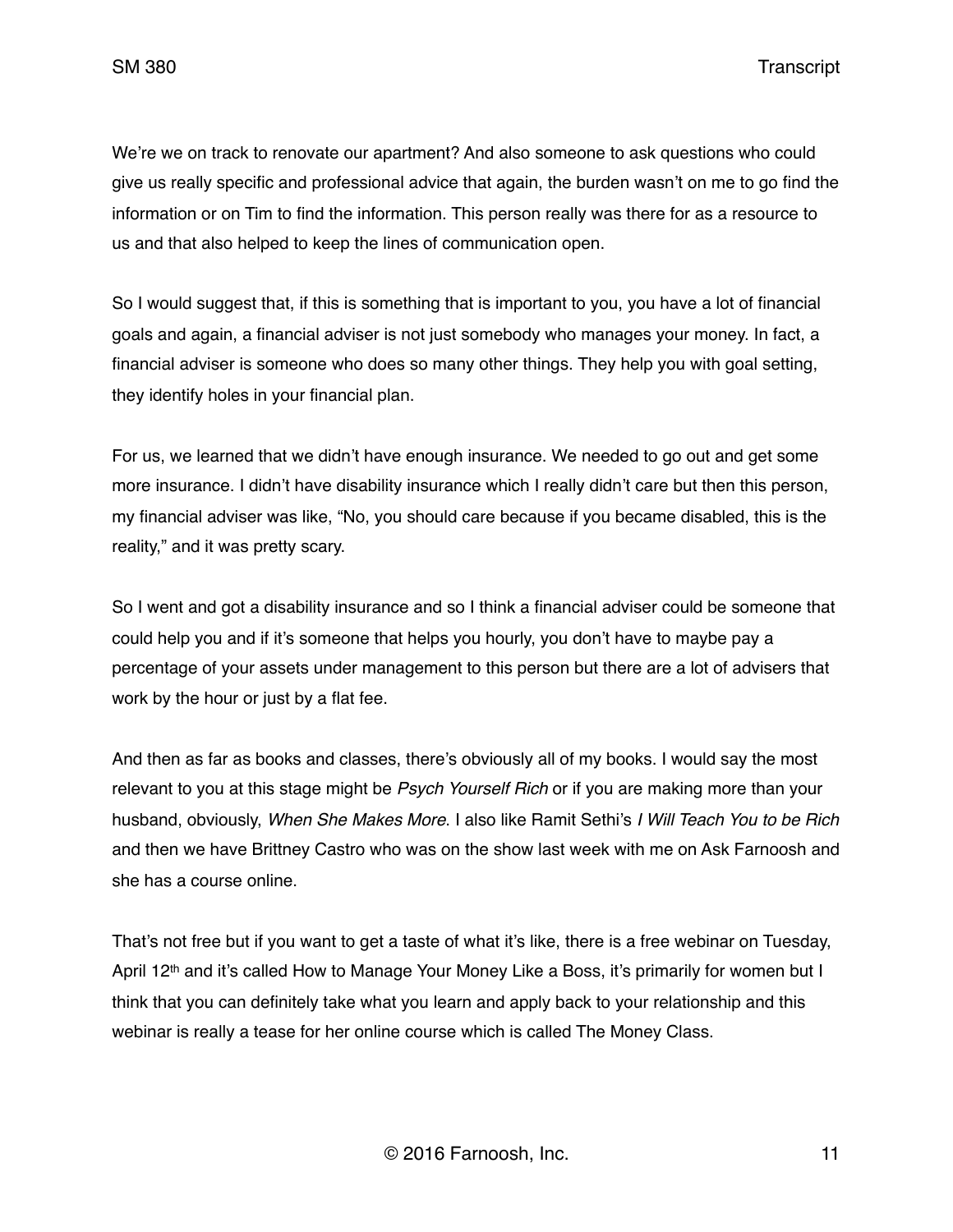The website for the money class is fwwmoneyclass.com. I'll put this all on the So Money Podcast website so you can sign up for it but just type in Brittney Castro in Google and "Money Class" and you'll be able to find all the information regarding that but if you want to sign up for the wait list for the 2016 money class wait list with Brittney, it's fwwmoneyclass.com.

So all to say that there are resources out there, the fact that you are curious and asking questions and want to be more involved with your husband is such a great positive sign. Hopefully, he is the same as you and you're not alone. I completely relate to what you're saying and know that there is life after that. There is a bright future ahead if you're just willing to communicate more, that's really at the end of the day what you have to do is just talk it out.

Books aside, classes aside, you just have to talk to your husband and say, "You know what? This is how I'm feeling. How can we work better together? What would you like to take on as oppose to telling him what to do" because men don't like that by the way. No one likes to be told what to do frankly, so good luck Jamie and let me know how it all works out for you.

Sophia, are you still there?

[0:19:12]

**SE:** I am here.

[0:19:14]

**FT:** That was a long answer but I think it really hit a nerve for me because I feel like I definitely relate to her story and I think a lot of people are in the same boat so thanks for your question Jamie. I think you spoke in behalf of a lot of people.

[0:19:32]

**SE:** All right, so moving onto our next question from Maggie. She writes:

[0:19:35]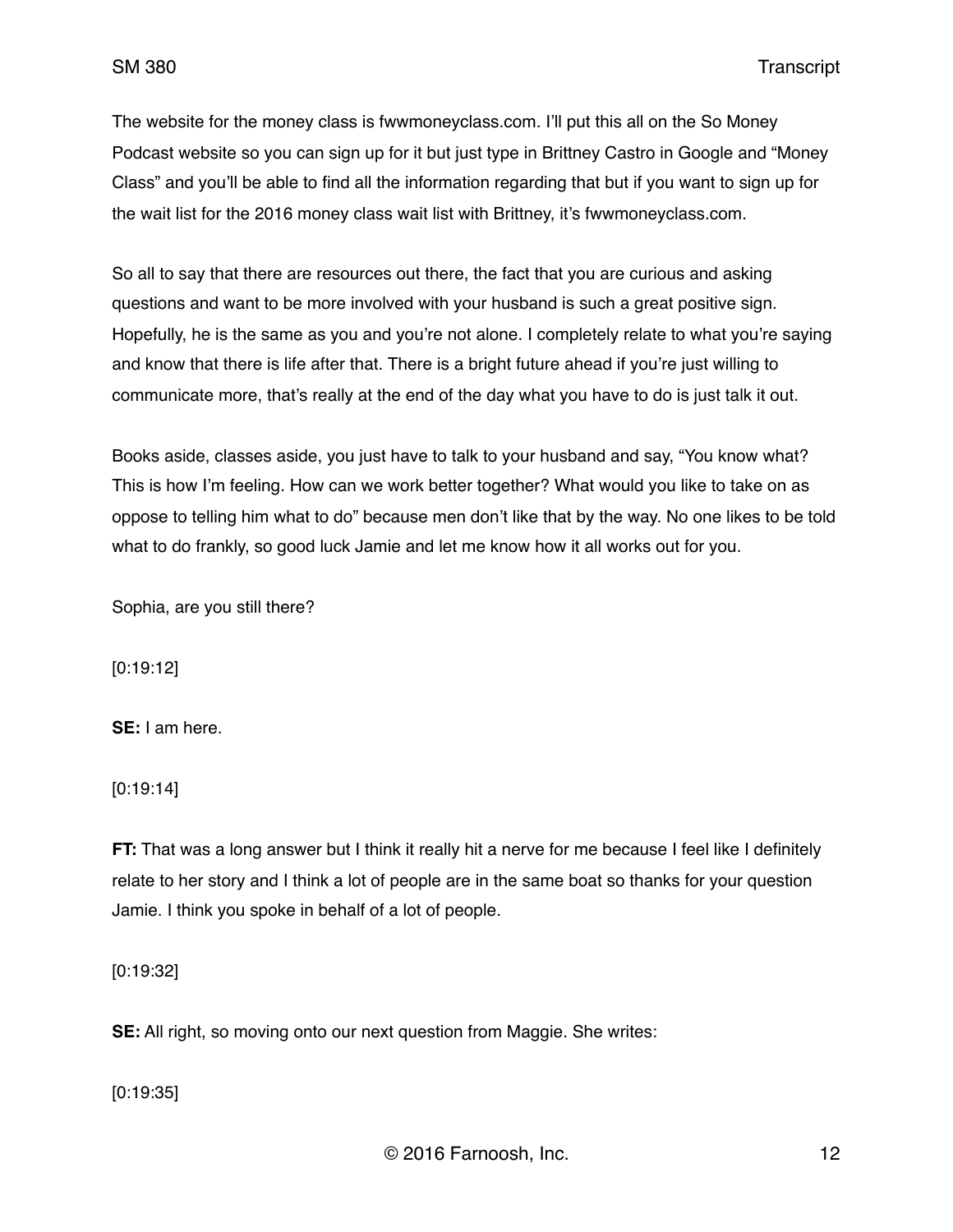**M:** "Hi Farnoosh, I'm 28 years old and for the first time in my life, I have money I don't know what to do with. I have zero debt and I'm adding one percent over what my company will match into a defined contribution pension plan 7% of each paycheck. I have found most of the advice for people who are new to investing is how to get out of debt or how to save for retirement.

I am looking for the best way to save for near term goals. My fiancé and I are both geologists. He has a contract at the Exploration Department and I have a full time job in the mine. A few things can happen; he might not get his contract renewed, the mine might get closed and we'll both be screwed. I'm not sure if you follow metal prices but that's a very real possibility not just a worst case scenario. Thanks."

#### [0:20:24]

**FT:** Yeah, so it's interesting. So Maggie, I guess it's a good problem to have right? You have money to burn now or at least take some healthy risks with the money and you started by asking about investing but as you were telling me more about your situation, it sounds like what you really need, the two of you is an emergency fund not necessarily money to invest in the stock market for the long term.

That you are doing with your defined contribution plan, which is great. A very healthy 7% of each paycheck and of course with the match it will be more than that. But I think to hear about the possible scenarios that could happen, I think that you guys definitely need a healthy emergency fund and we have some extra money just put it in a liquid savings account that's there for you in the event that maybe you are one or both of you will be out of a job for a period of time.

Because it seems like that is a possibility and then with the emergency fund, what that will provide you, the freedom that it's going to give you is to be able to search for a new job without feeling desperate. Without finding just any old job because you need a job to make ends meet. That emergency fund will help you to keep the lights on, to maintain your lifestyle to some extent while you comfortably look for your next career path or your next job.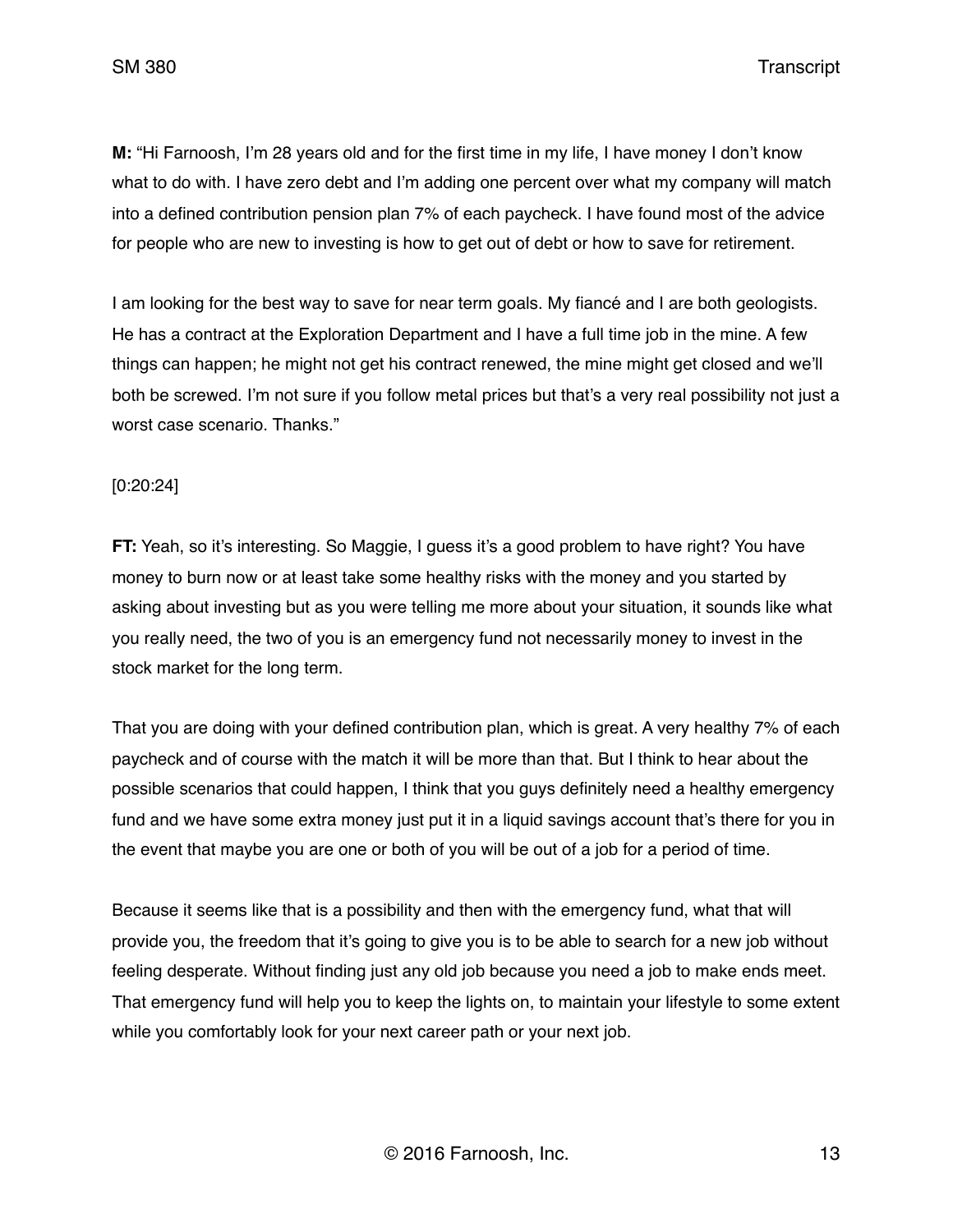So I would say before investments here, I'm not going to give you advice about brokerage account, Wealthfront, all that. I want you to get just a plain vanilla savings account. You can open that at any bank, your existing bank, don't care about the interest rate, it's just about having money in the bank. I would say six months to even a year saved.

Well you're 28, so a year is aggressive but I think you'll be able to find work but maybe you won't or maybe you don't want to find work right away. Maybe you want to take a year off and figure it out, travel, whatever that is so of course, the more you have, the more freedom and flexibility you'll be able to afford yourself but at the minimum six months saved and that six months of savings should help to pay for your basics and then some.

At least all of your necessities which includes housing and utilities and food and gas and anything else that you want to be able to afford in the event that you're not working. So I think that's what I would do. I know this started out as a question about investments but to hear more about your situation, I think emergency fund is more of a priority. What do you think Sophia?

[0:23:12]

**SE:** I totally agree. I have an emergency fund…

[0:23:15]

**FT:** You do?

[0:23:16]

**SE:** …saved away for a rainy day. I do and I am still building it up a little bit, I'm proud to say but yeah, I think it's important and especially of course after working with you Farnoosh, as you said, I help a lot with the podcast. So every week, I am reading all of everyone's questions who are writing in as well and going through the transcripts and helping put together the blog post. I have seen how important the emergency fund is so I'm happy to say that I was very inspired by a lot of the people who wrote to build up my emergency fund. So now I do have one myself.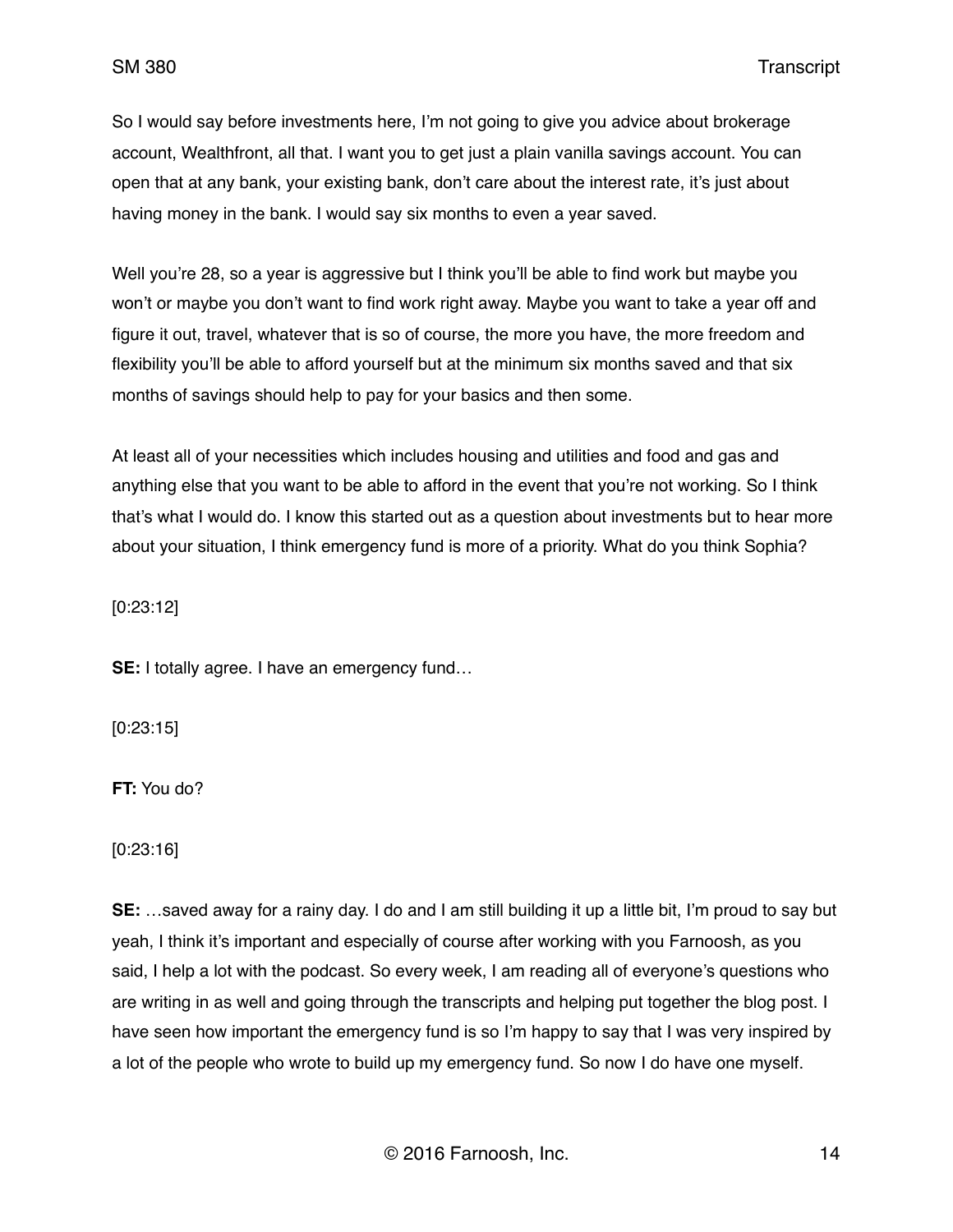### [0:23:51]

**FT:** All right, well there you go everyone. You're questions are helping a lot of people including people very close to me. That's good to hear. Cool, all right so we have time for probably one more question. Who's on tap here, whose last?

#### [0:24:06]

**SE:** The next question is Jessie. He writes:

### [0:24:07]

**J:** "Hi Farnoosh, what's your opinion on taking out a whole life insurance policy and using it as a mechanism to save money and build savings? I'm talking with that financial adviser who wants me to open a policy. Should I do it? My idea was to open a Roth IRA but this adviser says that if I have a Roth 401(k), there's no point since they're both the same, is that true? Thanks for your help, love the show."

### [0:24:32]

**FT:** Okay, so Jessie your first question is about whole life insurance and we've tackled this a few times on Ask Farnoosh and even in some of the episodes with guests. Long story short, I am not a fan of whole life. I'm not sure what your situation is specifically but most people would be fine with a term life insurance policy.

It's far more affordable, listen to Episode 370 of So Money, that's an Ask Farnoosh episode. We get into whole life insurance there and you can even pull the transcript if you don't feel like listening to it but you have actually inspired me to start a section on the website that's a frequently asked questions.

Because I am finding now that how many episodes have we done? Well, almost 400 episodes and a good portion of those have been responding to your questions. So I think by now, we have a good load of repeat questions, which merits maybe a section on the website for people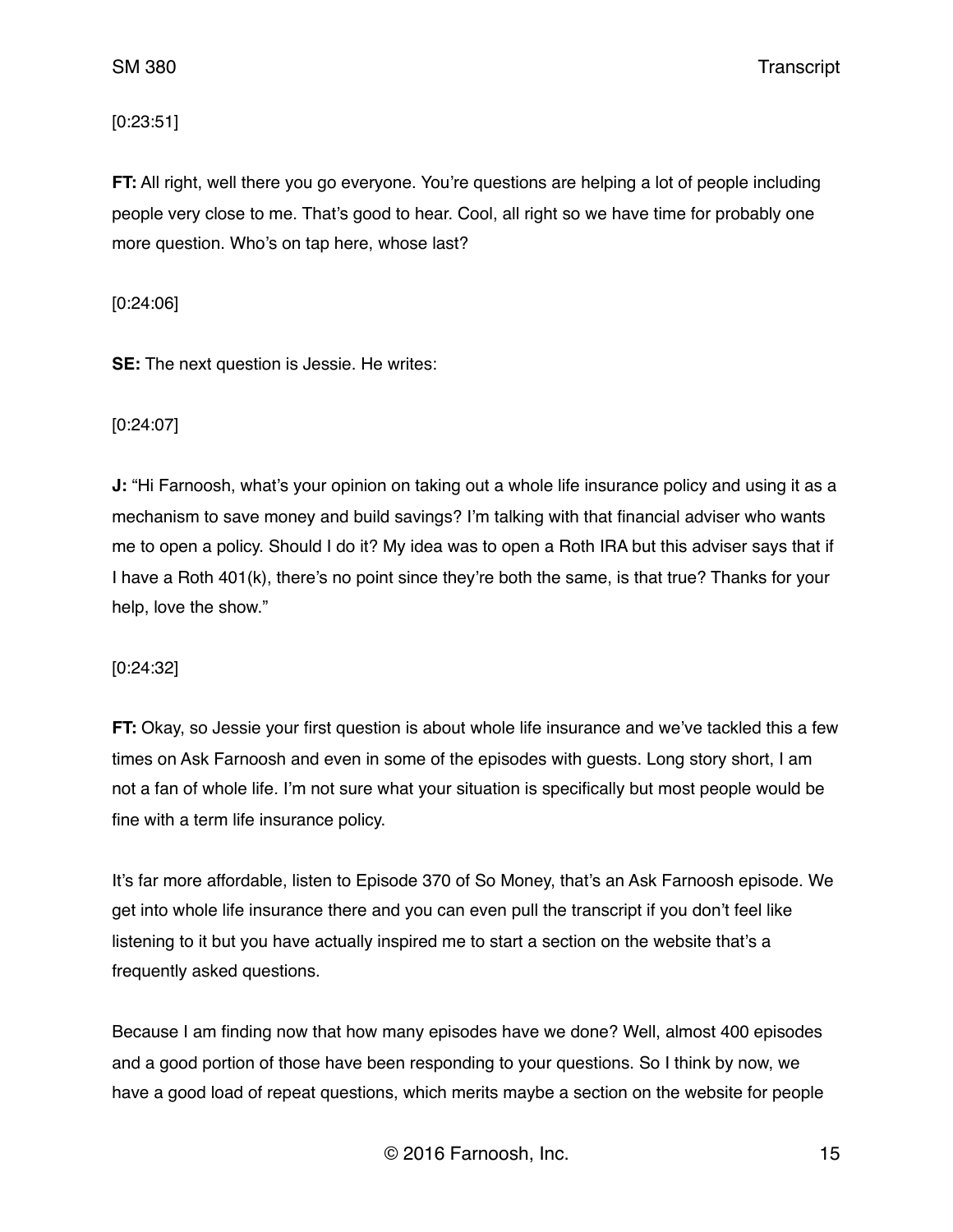to go and check out so they don't have to wait until an episode airs to hear their answer that maybe you can find a quick answer to a common question at So Money Podcast.

So stay tuned for that and then your second question is about opening up a Roth IRA but you already have a Roth 401(k). They're not entirely the same. From my understanding, the Roth 401(k) might be a little more advantageous only because if there is an employer match, that's cool, you don't get an employer match with a Roth IRA because it's not tied to an employer plan.

The other things is that with the Roth 401(k), you have 401(k) attributes that apply which include a higher contribution limit. So with a Roth 401(k) you can contribute, according to the IRS, up to \$18,000 versus \$5,500 with a Roth IRA that you open up at a financial institution. Not knowing any other details about these different accounts, I would say I'm leading more towards the Roth 401(k).

But maybe go back and talk to your financial adviser about it and do a more apples to apples comparison, you will have a better answer. Okay, thanks Jessie and that's a wrap Sophia. Thank you so much for joining me. This was a lot smoother for me and a lot more enjoyable for me hopefully also for the audience. Did you have fun?

[0:26:55]

**SE:** I did, thank you so much for having me. It was so fun to break my So Money cherry.

[0:27:02]

**FT:** Wow, yeah and cool. So hopefully, we'll have you back again maybe next week, what do you say?

[0:27:09]

**SE:** Yeah, I'm down.

[0:27:10]